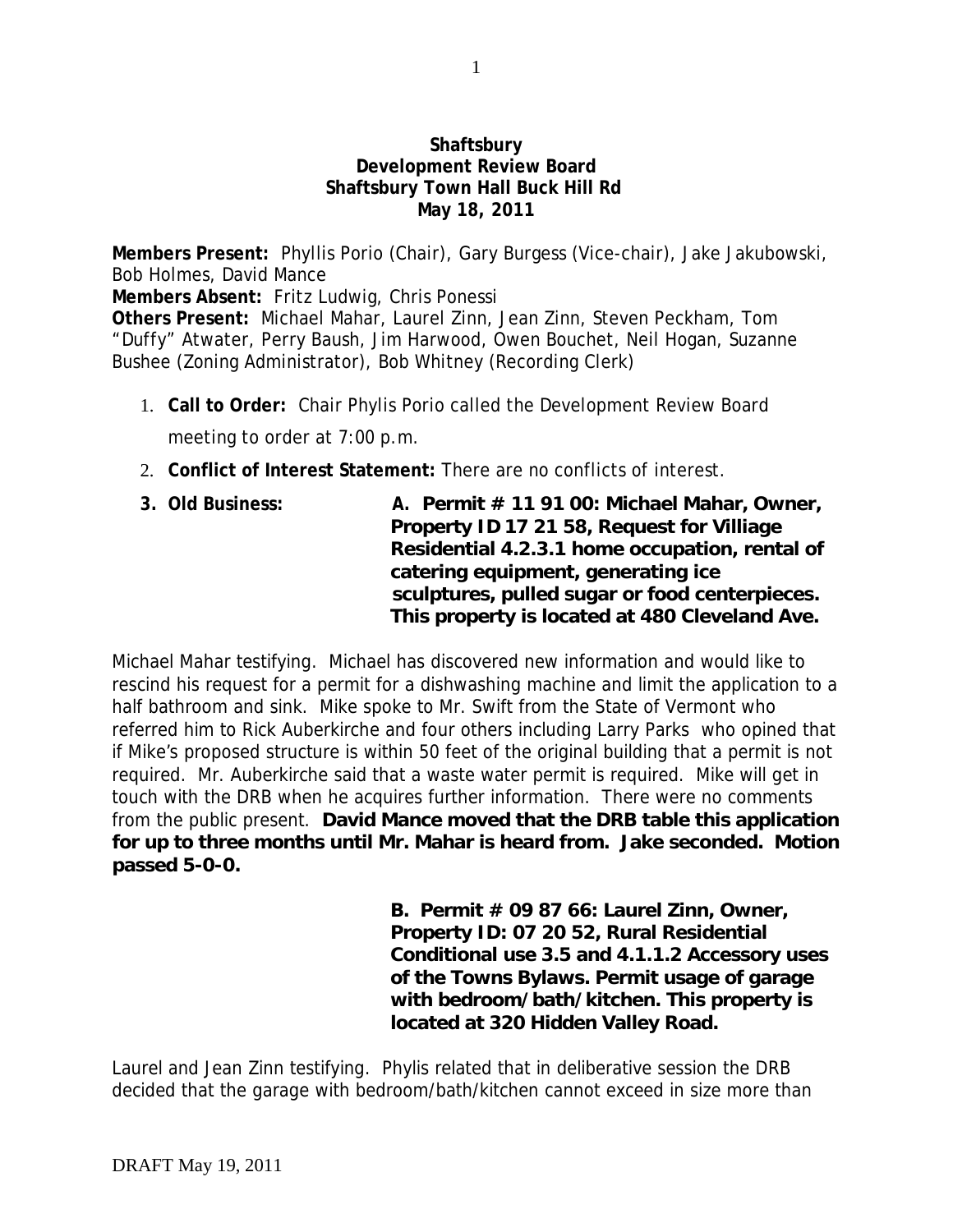30% of the habitable floor area of the original home but at least 400 square feet in size. Possible alternatives include tearing out the kitchen and reducing the size of the living space to 550 square feet. Second option is to enlarge the original house and apply to make it a two family house. Along with enlarging the house goes increasing the size of the septic system. Laurel Zinn said the option of enlarging the original house appealed to her. Phylis asked that an accurate drawing of house indicating living space be supplied to the DRB indicating dimensions of new unit and original house so the Board can see that the new unit livable space is not larger than 30% of the livable space of the original house. David Mance asked the Zinns to contact Ray Dean to rewrite the waste water permit to reflect a bedroom, kitchen and bath. Phylis asked the Zinns to contact the assessors to look at the town tax records so livable space of the original home can be determined. The assessors can send a memo to Suzanne indicating the livable space. There were no comments from the public. **David Moved that the application be tabled for up to three months and until the Zinns return with the requested information. Gary seconded. All in favor 5-0-0.**

#### **4. New Business:**

**A. Permit # 11 91 08: Chris Bucknall, current Owner; Steven Peckham, buyer, Property ID: 18 02 07.1, Conditional use 3.5 and 4.1 Rural Residence of the Towns Bylaws. Permit usage of acreage for a beagle club. This property is located at 1988 East Road.** 

Steven Peckham testifying. The property is adjacent to 1988 East Road and comprises 62 acres in size. There will be no structures built on the acreage. Steven desires to put in fence around the high ground, or in other words, the area that is not wetland. Two fences, one for a front pen and one for a back pen. The fences will be 6' in height of rubber coated heavy gauge wire with metal posts. The pens will be used to train and condition dogs and perhaps hold field trials. Hours of operation will be the same as hunting hours, ½ hour before sunrise to ½ hour after sunset. There will be no dogs staying overnight. Steven testified that John Hall from State Fish and Wildlife said there are no regulations prohibiting the proposed use. The acreage will be opened up but not cleared. The Southern Vermont beagle Club has just formed as a Limited Liability Corporation (L.L.C.). Steven said that the club is not a business but a non-profit. The area will be for member use only. There will be approximately 1 rabbit per acre on the land and provisions for feeding them. The Board said that under the bylaws for site plan approval the application will be rejected if the club is an L.L.C. The club needs to be a non-profit entity to be favorably considered.

Jake opined that parking is not clear on the site plan. A driveway and 10' by 20" parking spaces need to be delineated on the site plan. A driveway permit is also required, David Mance said.